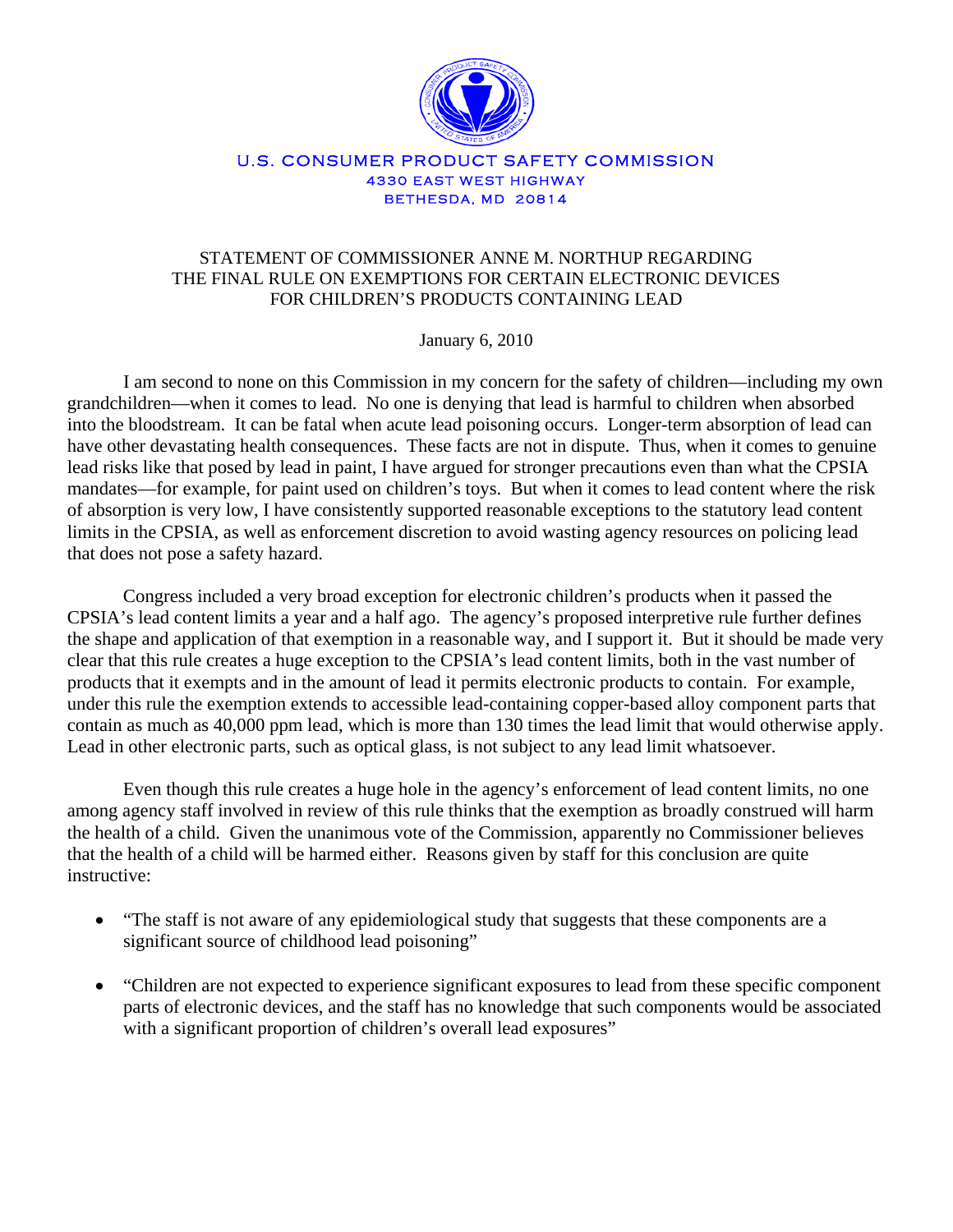## Page 2

- "[H]ealth implications of the lead content of electronic devices are minimal, and there is no basis for requiring warning labels for such products"
- "[T]he staff believes that the likelihood is low that lead exposure from exempted electronic devices would result in significant lead absorption by children"
- "[A] failure to grant the exemptions or to establish the alternative limits could potentially result in some children being exposed to more lead"
- "[T]he rule could, in some cases, ultimately result in reduced lead exposure for some children if ... parents would have substituted for their children's use electronic products intended for the general public"
- "In the case of products intended for very young children, who are most susceptible to the harmful effects of lead, it is likely that a parent would often replace the component (*i.e.*, battery). Older children might replace the components themselves but are more likely to perform the task properly and are less likely to mouth or ingest the parts"
- "One would not expect children to mouth, swallow, or handle [electronic component parts] for significant periods"

In short, we accept this broad rule because it will not affect the blood lead levels in a child. Of course the same could be said for brass lead and for the *de minimis* interpretation of "any" I urged the Commission to adopt last November. The lead at issue there did not pose a risk to the health of a child either, and a child is no more likely to lick a brass tire valve stem than the screen of a plasma TV. The lead content is no higher in non-electronic products that are not exempted under the statute than it is here. The absorbability of lead in metal is no higher in non-electronic products that cannot take advantage of this exemption. Thus, the risk is no higher (and may well be lower) for many other products that are not exempted by this rule. To add insult to injury, the electronics rule even exempts lead-bronze bearing shells and bushings (when used in electric motors) that are not unlike the brass components denied an exemption last November. But because the brass collars at issue with toy cars served a mechanical function rather than an electronic function, they did not receive the benefit of an exemption under the statute.

The agency could have, and should have, adopted an absorbability exception every bit as broad as the electronic products exception that it accepts with this vote. Congress created an exception for inaccessible component parts, which the Commission has interpreted to extend to many products. Congress created an exception for electronic devices, which the Commission has now interpreted to cover many children's products. The Commission erred—in the brass lead vote and earlier—when it interpreted § 101(b)(1) as a vanishingly small exception. Because the agency did not interpret the absorbability exception reasonably and because the makers of these other products do not have a strong enough lobby (or did not foresee the law's application to them), they are now forced to spend millions or even billions of dollars to re-engineer their products to remove lead and dispose of non-compliant products.

Of course if a child were to swallow a battery, say, that would be a problem. And I have seen my sixyear-old granddaughter open a battery case with a penny. But the agency has not chosen to forbid electronic devices on that basis, nor should it. We are not going to remove all lead from a child's environment—not